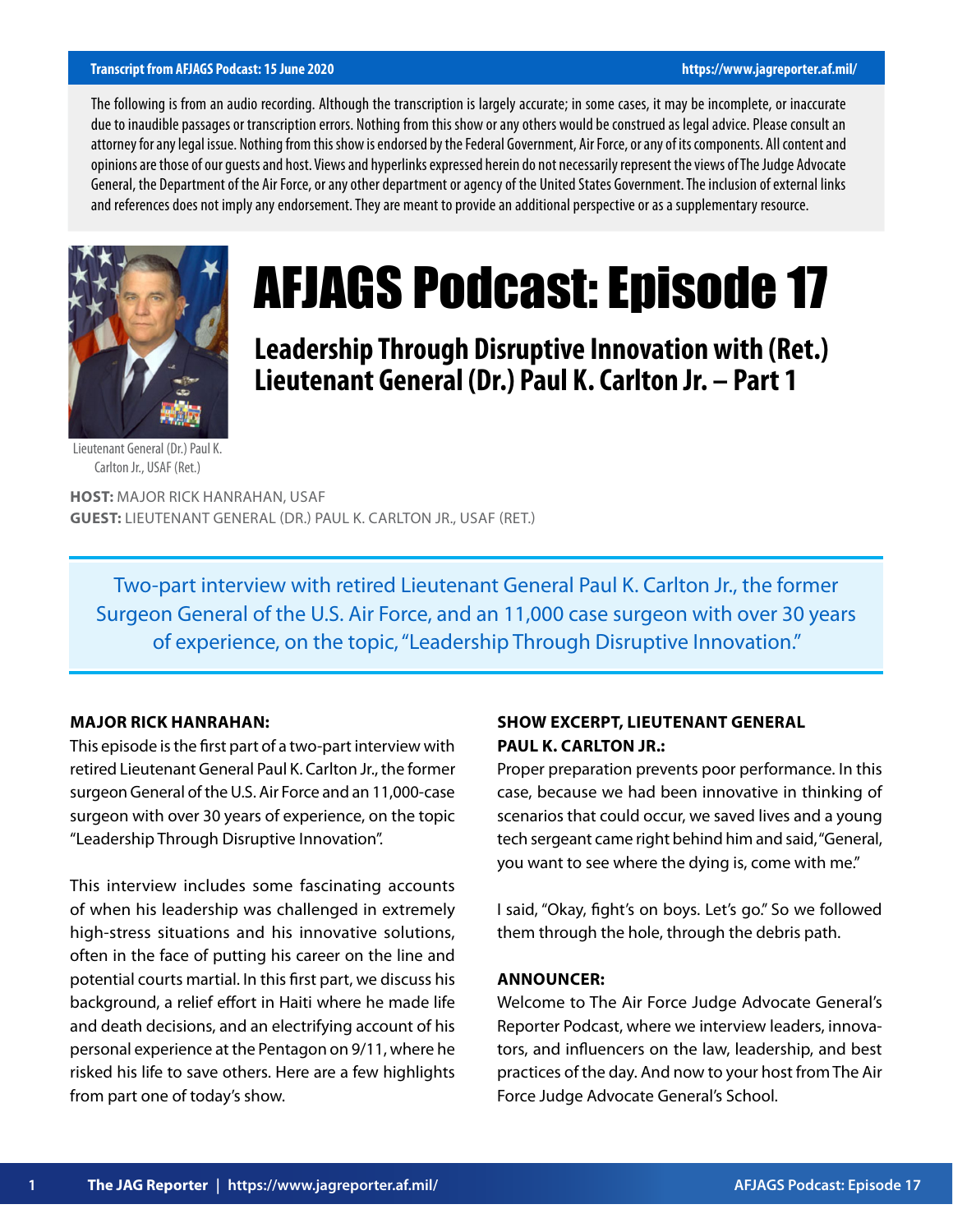#### **MAJ HANRAHAN:**

Welcome to another episode from The Air Force Judge Advocate General's School. I'm your host Major Rick Hanrahan. Remember, if you like the show, please consider subscribing on Apple Podcasts and leaving a review. This helps us to grow in outreach to the JAG Corps and beyond.

Well, we have an amazing interview in store for you today. We have the unique privilege to interview retired **[Lieutenant General Paul K. Carlton Jr.](https://www.af.mil/About-Us/Biographies/Display/Article/107461/lieutenant-general-dr-paul-k-carlton-jr/)**, the former Surgeon General of the United States Air Force with a record of service spanning over 30 years in the U.S. Air Force from 1969 to 2002. And he's here today to talk about a topic rarely discussed in an open forum like this. Leadership through quote unquote "disruptive innovation".

Leadership and innovation are not always clean and simple in practice, rather innovation, true innovation, often requires a grit and determination to see through to the right thing in the face of significant adversity. And our guest today is no stranger to dealing in high stress, traumatic human endeavors as a leading surgeon. Sir, it is a pleasure to have you in studio today.

# **LT GEN CARLTON:**

Major Hanrahan, it's a pleasure to be here and share those few thoughts with you.

# **MAJ HANRAHAN:**

Lieutenant General Carlton Jr. was born in Roswell, New Mexico and is the son of the late four-star General Paul K. Carlton Senior, a former military aircraft commander who retired with more than 12,000 flying hours in numerous aircraft, including as a World War II B-29 pilot who flew hundreds of hours of combat missions against the Japanese; was the aide-de-camp to Chief, **[General](https://www.af.mil/About-Us/Biographies/Display/Article/106462/general-curtis-emerson-lemay/) [Curtis LeMay](https://www.af.mil/About-Us/Biographies/Display/Article/106462/general-curtis-emerson-lemay/)**, among many other notable accomplishments. In other words, Lieutenant General Carlton Jr., in studio today with us, grew up around some of the most distinguished Air Force members of the 20th century. He earned his commission as a distinguished graduate from the U.S. Air Force Academy class of 1969. He next earned his Doctor of Medicine from the University of Colorado in 1973.

He has held numerous positions through his 30-year career to include assignments as a resident general surgeon in Wilford Hall at the USAF Medical Center in Lackland Air Force Base, Texas. He was a staff surgeon at the Royal Air Force base in Lakenheath England; Chief of General Surgery at Luke Air Force Base; Chairman, Department of Surgery, at Wiesbaden Air Base Germany; Commander of the USAF hospital at Torrejon Air Base, Spain; Commander, Medical Center, Scott Air Force Base, Illinois; Director of Medical Services and Training, at the Air Education and Training Command at Randolph Air Force Base in Texas; Commander of the 59th Medical Wing in Wilford Hall at Lackland Air Force Base; Commander, Director for the Air Force Medical Operations Agency Office of the Surgeon General, at Bolling Air Force Base; and from December of 1999, until October of 2002, he was the acting Surgeon General of the U.S. Air Force.

Lieutenant General Carlton has extensive in-theater experience as a leading surgeon in supportive operations and has been instrumental in medical innovation through his career. He conceptualized and implemented the first Air Force rapid response surgical team in Europe, called the Flying Ambulance Surgical Trauma Team during Operation DESERT STORM. He commanded the 1702nd Air Refueling Wing Contingency Hospital, completing 32 combat support missions and 140 combat flying hours in multiple aircraft.

He has published extensively in medical literature and he is an 11,000-case surgeon who continues to "wash his hands" whenever he can. His vision for medical care in the combat zone led directly to the best survival rate in the history of modern warfare.

Currently Lieutenant General Carlton is retired.

Well sir, did I at least provide a fair summary there?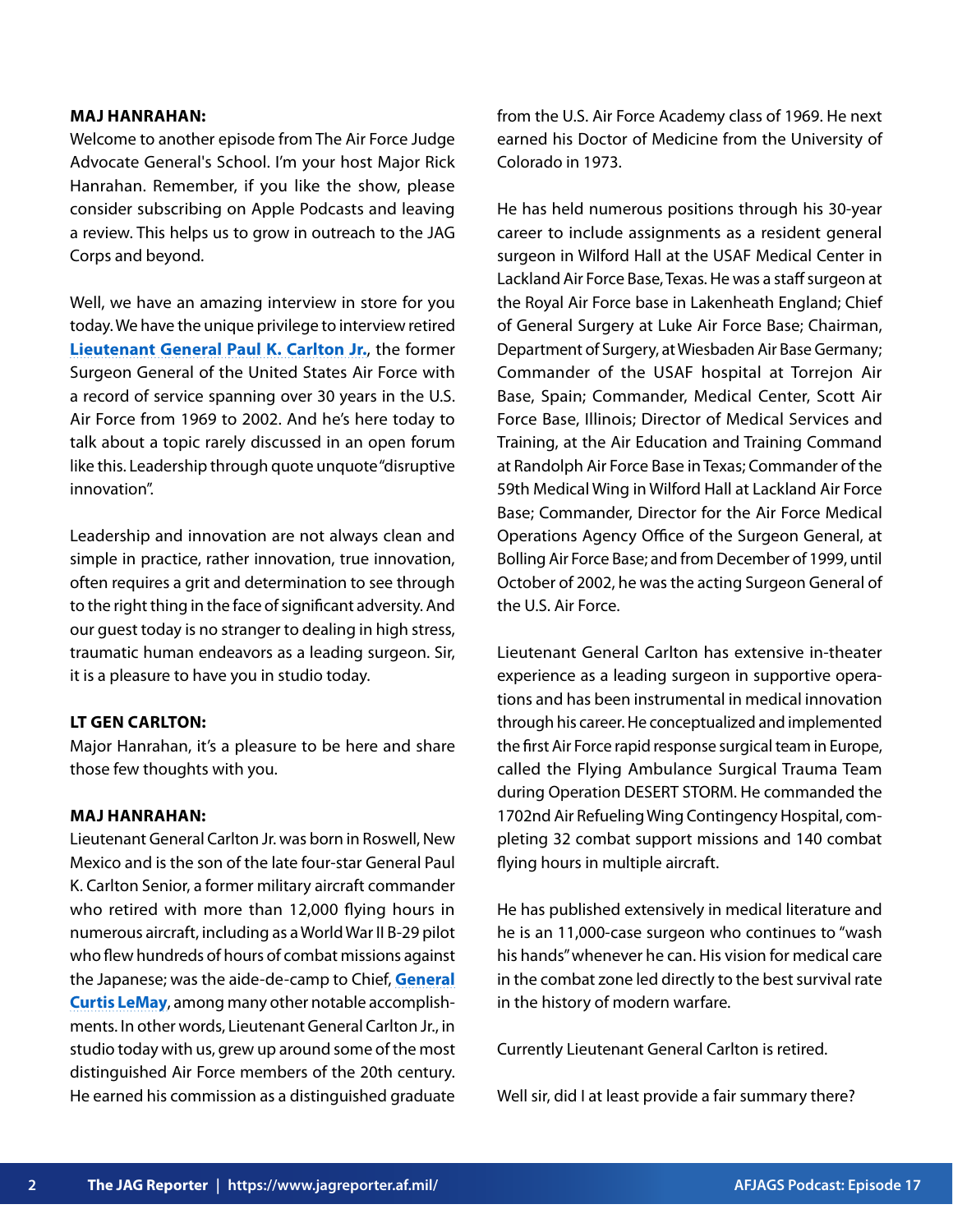# **LT GEN CARLTON:**

Major Hanrahan, thank you very much. I was blessed to have a military career that enabled me to do what I love to do, enabled me to take care of the people that I love to take care of, our Air Force community, our military people in general, and enabled me to live my core values. So I had a little disappointment when I graduated from the Air Force Academy. I wasn't allowed to go to pilot training because of eyesight problems. So I became a physician instead. Went to medical school. Went to a surgical residency and then came out of that residency into the system of the Air Force, and had the pleasure then to take care of our Air Force members, literally around the world.

When I was in England, I had the opportunity to operate in 16 different countries and we had three assignments overseas, again, England, Germany, and Spain. So I got to see medicine around the world. Understood it a little bit better than I had when I was strictly stateside and was able to implement some changes in our war plan that have resulted in the best survival in the history of war.

So I was blessed with a great team of innovators who were willing to do things differently than we had in World War II, in Vietnam, and even in the Gulf War. The net result of which is we have 11,000 service members extra, alive in this conflict than we would have had, had we simply followed the lead from Vietnam and the method of doing things in Vietnam. So I have been blessed Major, greatly. An opportunity to serve has been remarkable and my family and I have been blessed with that opportunity.

# **MAJ HANRAHAN:**

Thank you, sir. And we're here today to talk about leadership, your leadership experiences and innovation, which you've literally lived your entire life. You had the opportunity to speak here around the University Circle and also to the **[JAG School](https://www.afjag.af.mil/JAG-School/)** yesterday, and just some incredible stories. So sir, perhaps you could talk about one or two of either the times when you faced potential court-martial or when you were fired or you faced being fired for different decisions that you had to make that were very challenging.

#### **LT GEN CARLTON:**

Well, obviously sharing those stories is fraught with hazards and lots of memories. Probably one of the more memorable was an episode that occurred in the mid-1990s.

I was a commander at Wilford Hall and I was called from a friend who was leading a Navy hospital in Haiti. He informed me that he had just received a badly injured person, had no ventilators in the entire country, and would I come pick up this patient with one of our brand new critical care in the air teams? He gave me all the information he had. I thought that was adequate. And so I requested a small airplane, a C-21, and a small critical care team to go pick this patient up.

When they arrived in Haiti from San Antonio, unfortunately there was a big surprise, and that was from this vehicle rollover. A GI vehicle had rolled over on a street in Haiti. There were three people inside. They were beaten with two by fours, stripped and left for dead.

And so they trickled in. First individual that came in was what I had been told about. But by the time my team arrived, there were two additional. The problem was since they had been beaten and stripped, they could not speak to us. They were head injured. We had no idea who they were. So we went to haircuts and said, okay, does the first guy have a GI haircut? The answer was, yes. Okay. I said, does the second guy have a GI haircut? The answer was no. I said, and the third person? They said it's a female. I said, okay, go through their injuries with me. And my team chief recounted the injuries one by one. I said, all three of those people are survivable with intensive care methods. What do we have to do to get them evaluated and evacuated?

Well, he related that the State Department had very strict rules that included a name, a Social Security account number, a date of birth, the place of birth, and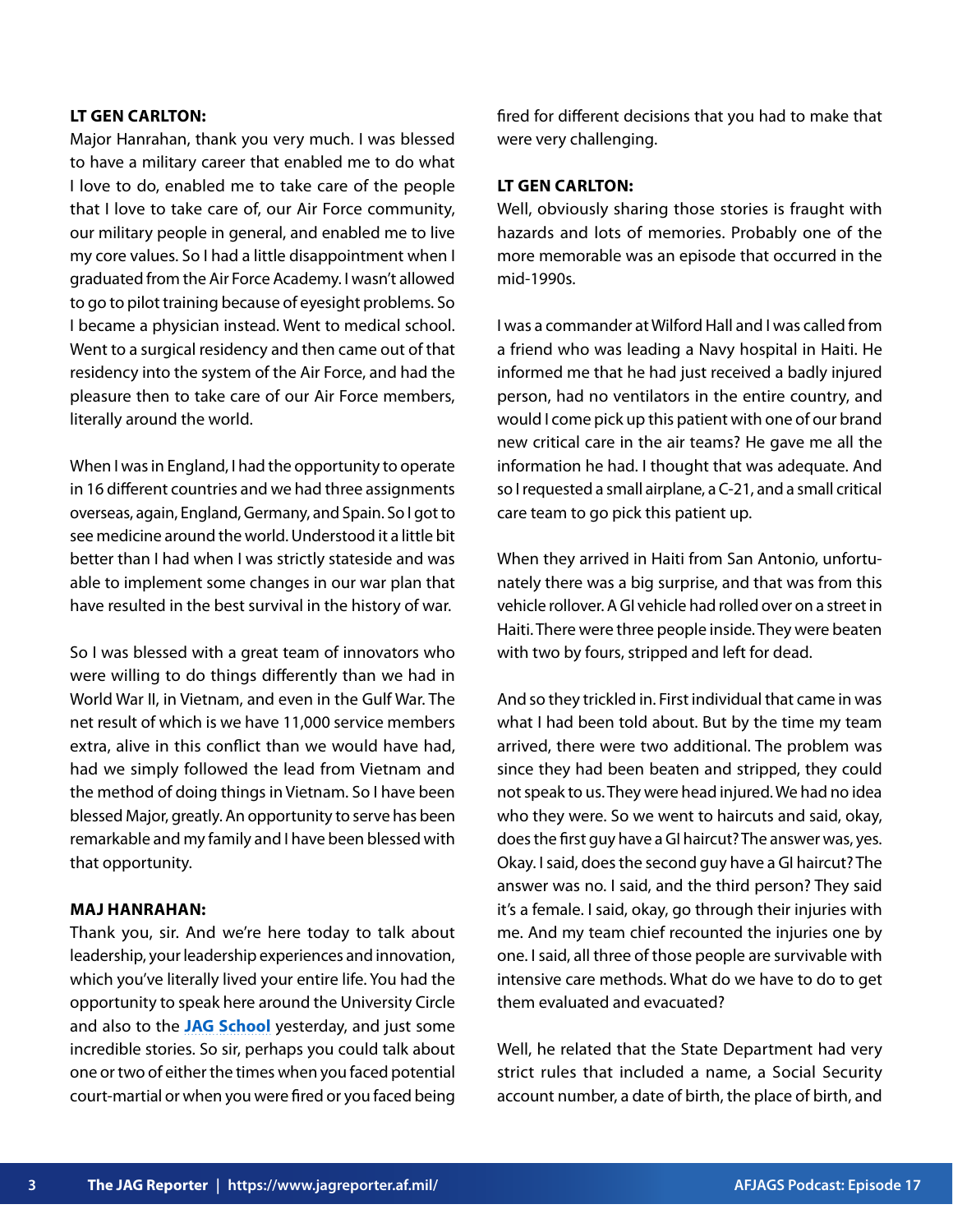literally an entire family history, which was a system that I did not disagree with. Except I thought that these three individuals were related to the military because they were driving in a GI vehicle. I questioned the commander of the medical unit about how strict people were with moving on a GI vehicle. And he told me they were very, very strict. So I said, well, then the potential that these three injured people who will die on your hands is that they are related and therefore approved for military transport. He said, but we have no idea who they are. I said, well, pull out your pen and pencil and we will be creative. And so between the two of us, we came up with names, Social Security account numbers, dates of birth, places of birth for all three of these people off the top of our head.

Now you have to remember that this is a Secretary of Defense and Secretary of State-level evacuation. So we found a large airplane that was on an exercise in the Caribbean. They diverted into Haiti. We had our critical team on board. We had an AIRVAC team on board. So we loaded these three people up and moved them to San Antonio and into the Wilford Hall Hospital. They were very, very ill. We did not have to operate formally, although we had to put external fixators on these individuals, and they had a prolonged ventilator course. So about seven days into their ventilator course, the first one got well enough to come off a ventilator, the gentlemen with a proper GI haircut. In fact, he was a young staff sergeant. We quietly corrected his name, his Social Security account number, the other information that we had fabricated. And we're very quiet about correcting that information.

The next person to come off of ventilator was the man that didn't have a GI haircut. And that we had creatively came up with all of his information. And he said, first thing I gotta do is I gotta call my wife. I said, well, your wife is in the room next to you on a ventilator. And he said, that's not my wife. So it became apparent that perhaps our creativity was a little more than we had expected.

So the third person then comes off of ventilator and she says, parlez vous Francais. So in fact, she was a French journalist, and we had kidnapped a French national from Haiti. That did not sit well with the Secretary of Defense, nor the Secretary of State that we had knowingly violated the rules of engagement. And they offered an opportunity for me to retire immediately and receive a formal UCMJ action. As a regular officer, I said, well, I don't plan to retire. And I don't plan to take a formal counsel from the UCMJ. I wish to be court-martialed. They came back and said, you're being a jerk. I said, no, I'm being someone who values human life. And I was willing to take a chance that we could salvage these three people and did so. So I don't think the French embassy nor the French public will be very interested in having me publicly court-martialed for saving a French national, do you?

Well, you might imagine my name was not very popular at that time, but they did decide to drop all charges and allow us to go ahead and finish taking care of these three individuals. So I don't mean to be flippant with the rules nor regulations. I have to understand that rules and policies are made for good reason, but they are also made for good reason to have exceptions. In this exception, we saved three people's lives who would otherwise certainly have died because we were creative with our names and Social Security account numbers, but it was certainly worthwhile to save these three persons' lives. So all charges were eventually dropped and I returned to continue my role as the commander of the medical center in San Antonio.

#### **MAJ HANRAHAN:**

Sir, how do you know how to make those calculated risks or take those calculated risks in those types of situations?

#### **LT GEN CARLTON:**

Well, that's a difficult question. Had I not been a surgeon and had some good idea that with proper medical care all three of these people could survive, I'm not sure that that same decision would have been made.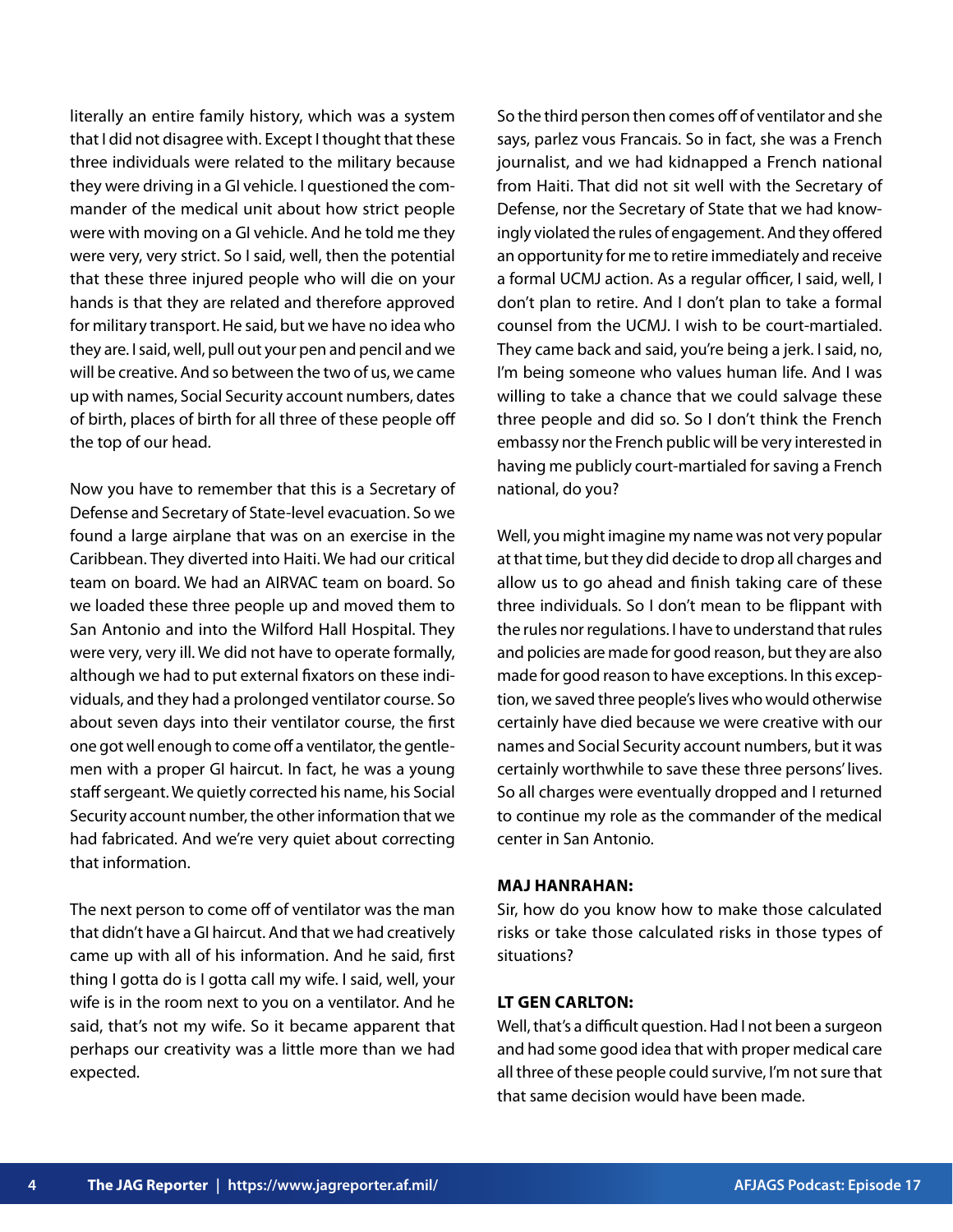And so in every case, we don't wish to flaunt the rules, the regulations, the policies, because I think they're valid, but in every case, there are exceptions to that and it comes down to a matter, are lives worth betting your career on? And in my case, that was certainly worthwhile betting my caree, that because they were in a GI vehicle, they were eligible for care.

And in fact, this French journalist was an approved GI accompanier in the vehicle. So it was much ado about nothing. And people got all excited because we had been creative. Had I been court-martialed and retired, I would still make the same decision, because we're in that difficult spot of what is my ethical obligation as a physician and what is my ethical obligation as a United States Air Force officer. And I value both of those greatly. I don't feel that I can validate or I can blow those off. And so in that case, I thought it was worthwhile. The three people whose lives we saved would agree with that. Perhaps not everyone would.

#### **MAJ HANRAHAN:**

So I think that would be a fair characterization to say that in this situation, you didn't let the process trump the result.

# **LT GEN CARLTON:**

Yes. There's a quote that I have found that I just love. It comes from one of the philosophers named Thomas Sowell. He says, "You never understand really, bureaucracies well, until you understand that a bureaucrat is so focused on process, that they deny product and the process is important, but the product is also important."

So there are times in our military where we don't follow the checklist. If you're an aviator, because it hasn't worked and you have to come up with a creative alternative. There are times in our medical community where you may agree with the process, but you don't agree that the product would be three deaths. So this whole business of bureaucracies cannot ignore the human element that says do we have the opportunity to save a life or not?

And do we have an opportunity to return somebody to a relatively normal life for a relatively small investment?

#### **MAJ HANRAHAN:**

Sir, if we can move to another example. You talked about your 9/11 experience. You talked about the actual experience leading up to 9/11, and then even 9/11 itself. Would you be willing to share that experience?

# **LT GEN CARLTON:**

Yes, the 9/11 experience as all of you know, an airplane hit the Pentagon at 9:38 on the 11th of September of 2001. The important lesson to be learned is that we had done exercises in February.

So eight months before, I had been in the hallway with the clinic commander talking about how could we do a meaningful exercise? And an airplane went overhead. An airplane was overhead so low that we couldn't hear each other.

So the clinic commander came back to me and said, why don't we do an airplane hits the Pentagon?

I said, you know, that's a very realistic exercise because in fact Air Florida had done exactly that same thing when they hit the 14th Street bridge in 1982.

So we played that exercise in May and we didn't do a good job. We established that we had some get-well dates and our get-well dates were by the 1st of September.

So on the 28th of August, we had another airplane hit the Pentagon. At this time we had equipment, we had training. And the major thing we did was evacuate the building well, and I reported it on the 1st of September that we were ready to take an airplane strike. That got a big laugh from the Air Staff as you might imagine; but on 11 September, it didn't laugh because the medics were then properly trained and ready to respond.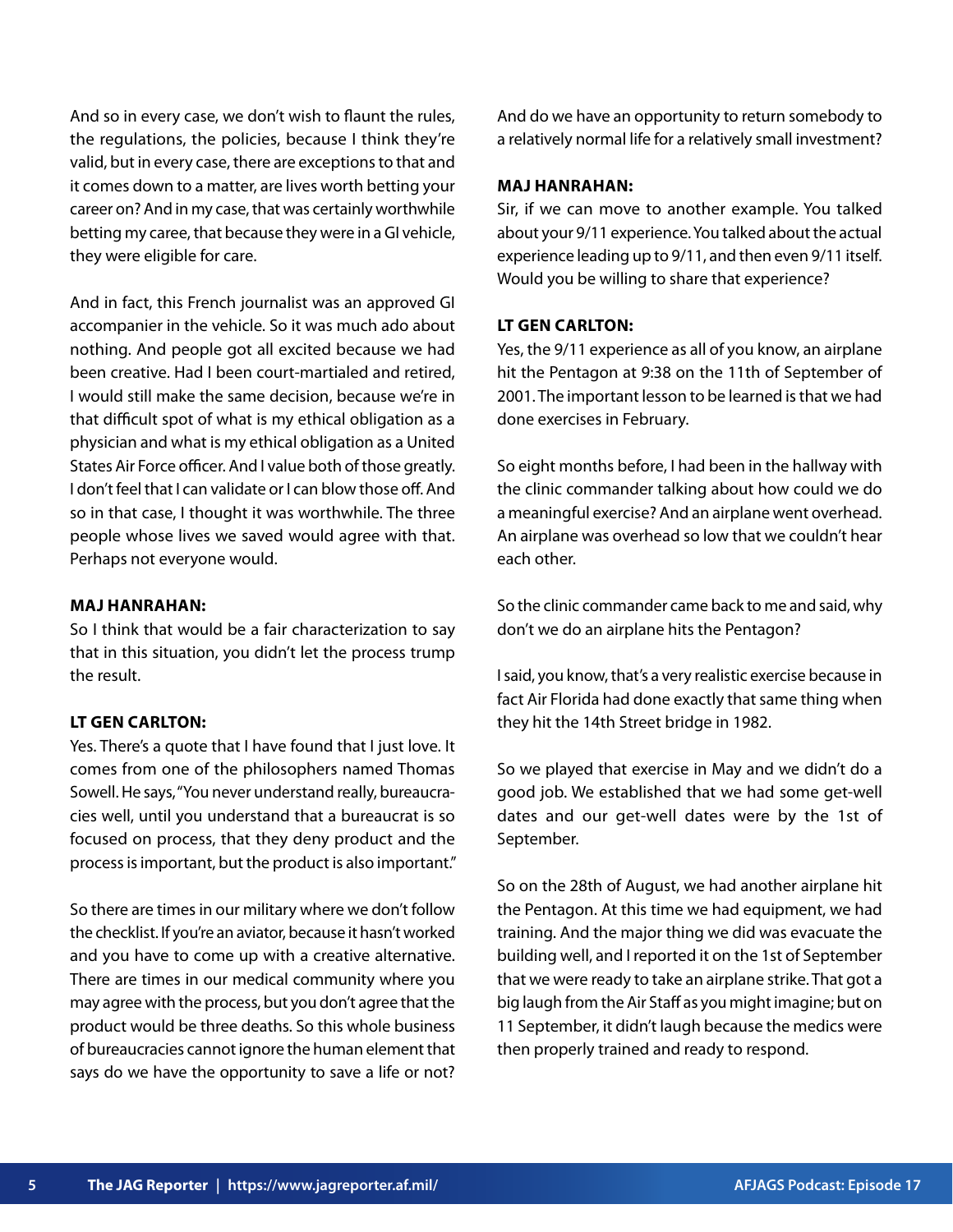So again, proper preparation prevents poor performance. In this case, because we had been innovative in thinking of scenarios that could occur, we saved lives.

#### **MAJ HANRAHAN:**

And could you speak a little bit about that experience on 9/11, and you were there in the Pentagon when it was hit? I know you spoke to this with some of the folks here at Air University and I found it very fascinating. Is that something you could share with our audience?

# **LT GEN CARLTON:**

Yes, it was interesting day, as you might imagine. We watched this, and this was the second day of the tenure of the new Chief of Staff and the second day of the tenure of the new Secretary of the Air Force. So as we're in our staff meeting on that Tuesday morning, the Secretary of the Air Force was in his first discussion with our senior leadership, and the TV was turned on and it showed the first airplane hitting the World Towers. He wasn't very happy about that, but then immediately the second airplane hit the World Towers, and it became apparent that we were under attack.

I ended up going to have my photo taken for an exercise the following day, and my seeing eye captain took me to that location, which was the impact zone. They were setting up their shop and they said, I got there about 9:35. And they said, well, we'll focus our camera on you and get you out of here quickly. And so they did, and I left about two minutes later, and I went to the Vice Chief's office. Again, the impact was at 9:38.

So in the Vice Chief's office, we're talking about New York City and what might we have to do to help New York City if they had a mass casualty situation when the building shook. The building shook and immediately we had smoke filling the room with the HVAC system air conditioning. And so it became very apparent to me that we had suffered an attack as well.

At that point, I reverted to my training mode. I went down to the clinic, I picked up a team and thought as I was heading there, where's the worst place to be? And so I thought the worst place would be in the center courtyard, because you can't get out. So I picked up a team. We headed to the center courtyard. I organized the team into the four different groups of minimal, immediate, delayed and expectant; and then turned to a fireman who was close by and said, "Where are my casualties, we're ready to receive." He basically said, I have no idea. And a young tech sergeant came right behind him and said General, you want to see where the dying is, come with me.

So I grabbed the litter team, four other members of the group that was with me, a litter, and we headed down the 4 Corridor. We went through the, A, the B, the C, and in the D wing doors. We were turned back by smoke and fire. So we exited then the 4 Corridor into the AE alleyway, which was the only alleyway on the first floor. And it was used as a service organization to bring in things by truckload.

As we came out of the 4 Corridor, literally I couldn't see for several seconds as the smoke was fairly thick, but the first thing I saw was a lady jump off the fifth floor. A very large man caught her in a typical fireman's hands out and catches her. He broke her fall. He did a faceplant and the woman got up and ran away. Then as I'm looking in awe at that, another woman jumped out and this man, who was in the prone position face down, looked up, rose up like a football tackle and slammed his body into hers, which gave her a horizontal vector instead of a vertical vector and saved her life. She got up and ran away as well. He then obviously not very healthy after doing two faceplants, got up, saluted me. I was in uniform with my protective vest on and he said, "General, am I glad to see you". And it turns out, that's a Navy SEAL. If any of you ever get in a tough spot, I would highly recommend you do it with a Navy SEAL.

He related that there was a hole in the wall of the AE Corridor where the landing gear has come down and that wall was the outer wall for the Navy Communications Center. The Navy Communications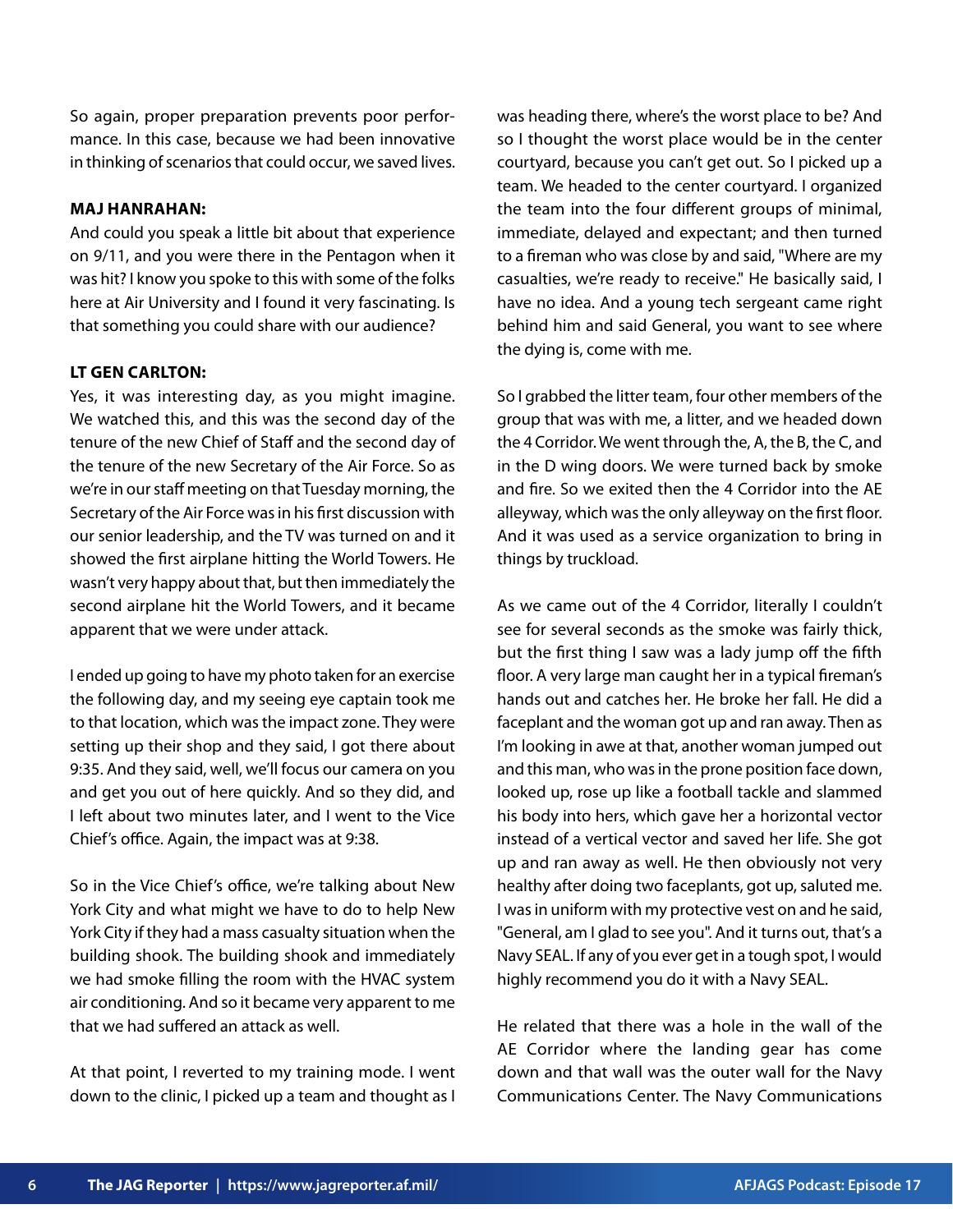Center was a highly-classified, secure communications within the Navy communication system. A so-called SCIF. And so literally filling the AE Corridor were bright red folders that were marked "TOP SECRET SCI". And so, a very secure environment is normally required for those. And nobody quite knew what to do with those bright red folders. I said, ignore the folders, we're focused on saving people's lives.

The Navy SEAL then said, if we go through that hole, which had about six feet worth of debris on the bottom, and the flame that was shooting out was hitting the opposite wall about 20 feet away. So a very unpleasant place. He said, I think there's still live people inside.

About that time, and I'm thinking, Hey Toto, we're not in Kansas anymore. This is the real thing. Two Navy officers came from the opposite direction and burrowed through that six-foot-high wall of debris that was filling the hole. I said, "Okay, fight's on boys. Let's go".

So we followed them through the hole, through the debris path. And the first thing that I did is I took a deep breath, my vision narrowed to my typical about to pass out from G loading vision, and I realized that I couldn't survive in that environment, immediately came out.

There were several people in the alleyway by then, in addition to my four-man litter team. And I had them all strip and take their t-shirts off and soak the t-shirts in the water that was filling that AE Corridor so we could use as masks. I gathered those up—breathing through water enables you to breathe a bit more. It's not as good as a respirator, but it's certainly better than nothing. Went back into the building, passed those out to my other colleagues who were there. And then groped along the floor, looking for live people.

It was a very unpleasant situation as you might imagine, there were body parts that weren't connected. So if I felt a hand, I pulled on the hand. If it wasn't connected, I simply threw it away. I then pulled on one hand and a body followed, and I could tell that it was a woman,

even though I couldn't see very well. The bottom 12, 18 inches where you had some vision, everything else was very dark. And I felt, and she had a heartbeat. And so I thought, okay, this is a lady that's alive. Let's get her out of here. And so I did literally a mouth carry. I grabbed her uniform at her neck with my mouth so that I could be on all fours and still keep down low, to be able to breathe, and got her to the hole and passed her out.

Now, the funny part of that is we got back together about 10 days later, grabbed everybody that we could. And this lady came to that meeting in my office. And she said, I thought you were the devil incarnate when I woke up. You were one inch from my face and you had a black face. So I actually thought I'd gone to hell. I said, very fortunately, you had not.

So after I passed her out, I turned to my left and I saw a gentleman through that smoke and fire that was trying to lift something. But I couldn't tell what he was trying to lift. He then got on his back. He pushed the fire and the water out of the way to get on his back, and he did a leg press. The leg press was of a table, which was encumbered with fire, with debris from the floor above, and through his body, between his head and his legs, I could see a face. He then said to me, get him out. I encouraged that gentleman in my most calm military voice to join me or he would die, and he didn't move. So I hit him at about a five foot level with my wet t-shirt, which hit him right in the face. And he shook his head and it was obvious he was alive. So I went across the body of the man who had done the leg press, pulled this gentleman out, who happened to be a retired Navy Commander, pulled him out to me and passed him out.

The gentlemen then behind me, as I got under the table with my Navy colleague who had done the leg press, they begin passing me things. They passed me a respirator, they passed me a flashlight, they passed me a fire extinguisher. So all of a sudden I was literally the King of the Hill. I could breathe for the first time, I was armed with a fire extinguisher and I had a flashlight. So I could see a little bit.